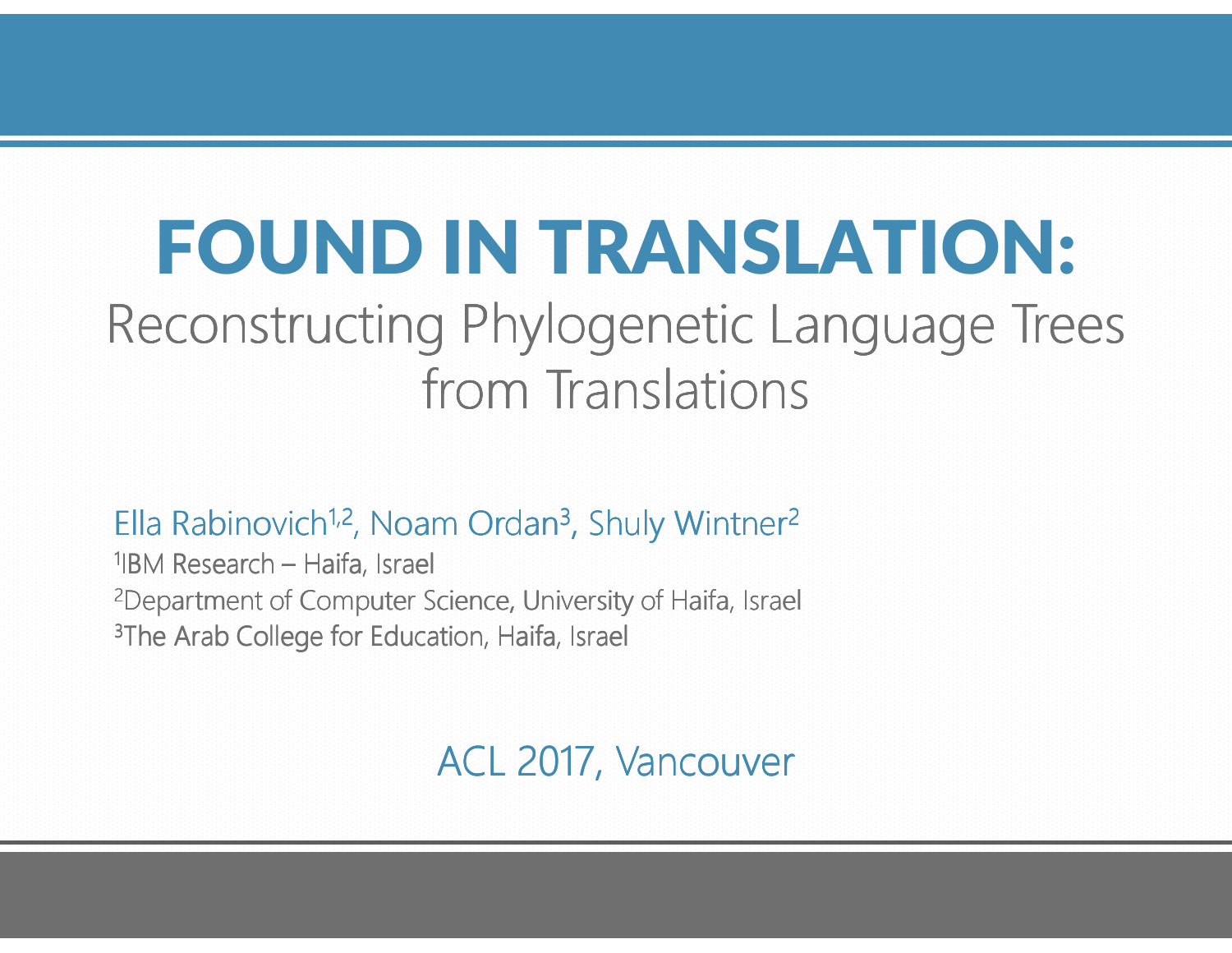# STARTING FROM THE END (spoiler  $\odot$ )

#### the Indo-European phylogenetic tree (the "ground truth")

#### phylogenetic tree reconstructed from monolingual English texts translated from<br>17 IE Janguages 17 IE languages



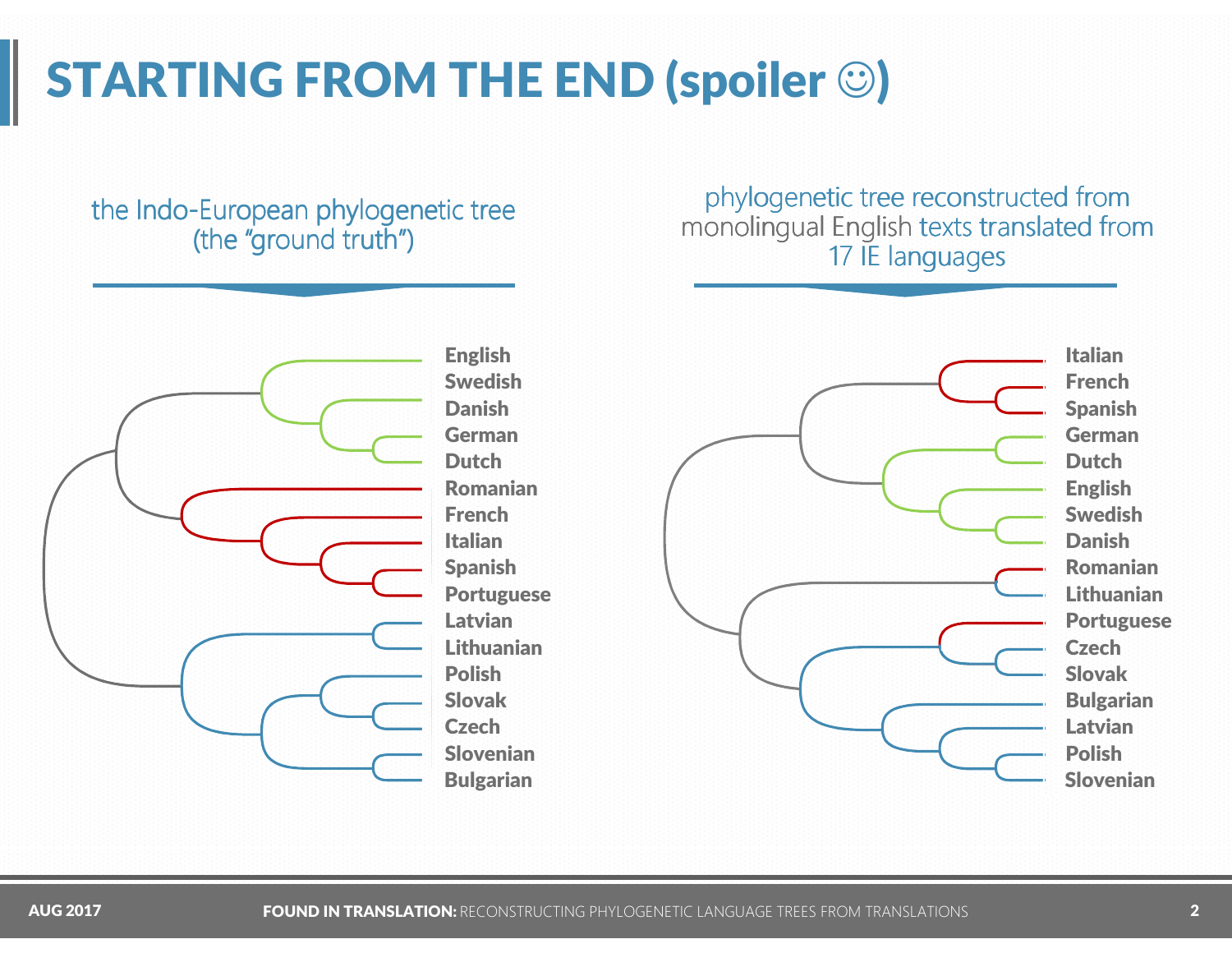# BACKGROUND – THE FEATURES OF TRANSLATIONESE

- •• Translators (almost) always tried to remain invisible
- • Translations have unique characteristics that set them apart from originals
	- •• Universals (simplification, standardization, explicitation)
	- •Interference (the "fingerprints" of a source language on the translation product)

### HYPOTHESIS

Languages closer to each other are likely to share more **features** in the target language of translation



The distance between languages is retained and can be recovered when assessed through these features in translated texts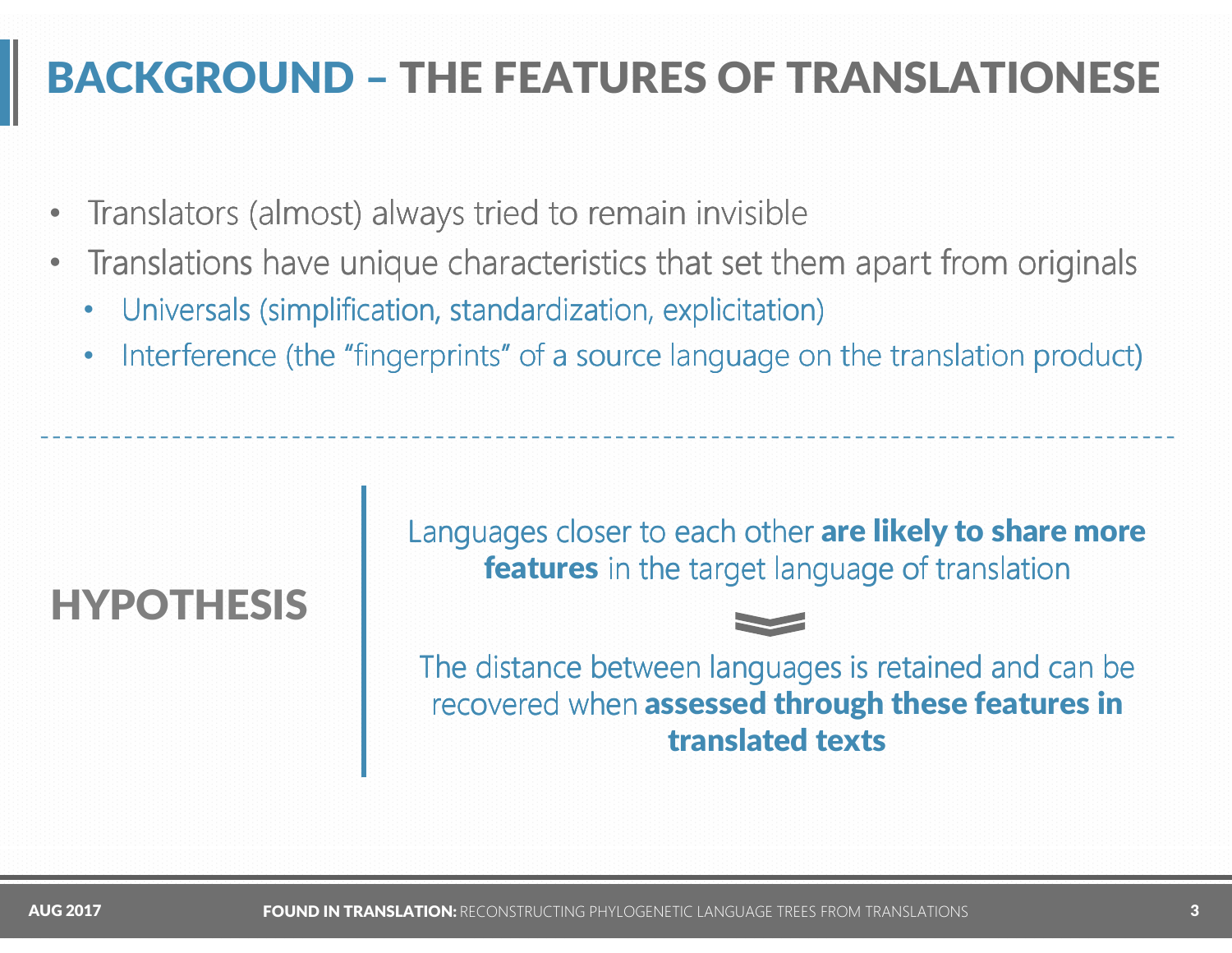### DATASET

- • Europarl (the proceedings of the European Parliament)
	- $\bullet$ • Members are allowed to speak in any of the EU languages
- • All parliament speeches were translated from the original language into other EU languages using English as a pivot
	- $\bullet$ Direct translations into English, indirect translations into all other languages
	- $\bullet$  : We explore indirect translations into French in this work
- • We focus on 17 source languages, grouped into 3 language families
	- •• Germanic, Romance, and Balto-Slavic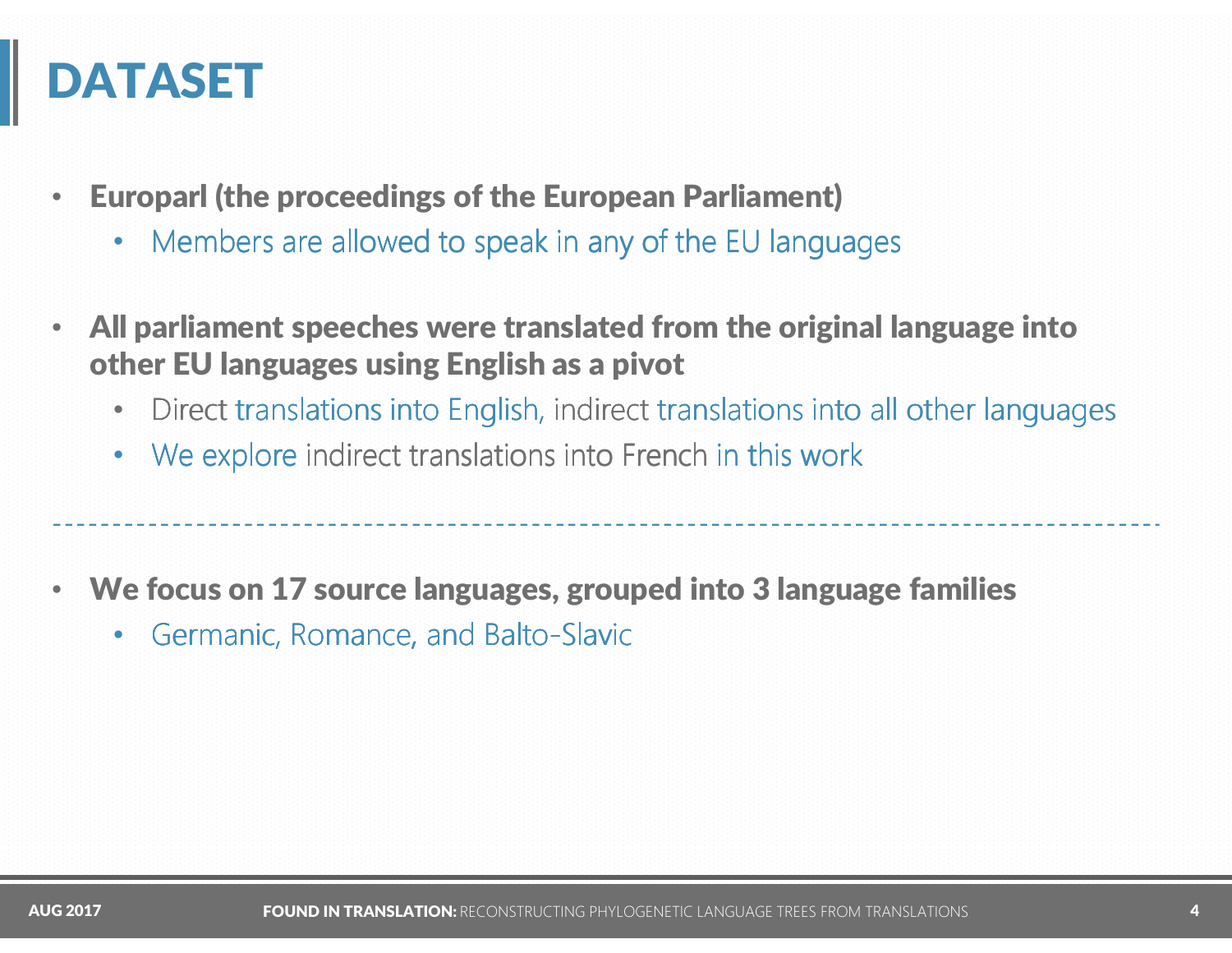# RECONSTRUCTION OF LANGUAGE TREES

#### FEATURES USED

- POS-trigrams, reflecting shallow syntactic structures  $\bullet$ (strongly associated with interference)
- •Function words, reflecting grammar (associated with interference)
- $\bullet$ Cohesive markers (associated with a translation universals)

#### AGGLOMERATIVE (HIERARCHICAL) CLUSTERING OF FEATURE VECTORS

- •Using the variance minimization algorithm (Ward, 1963)
	- $\rightarrow$  with Euclidean distance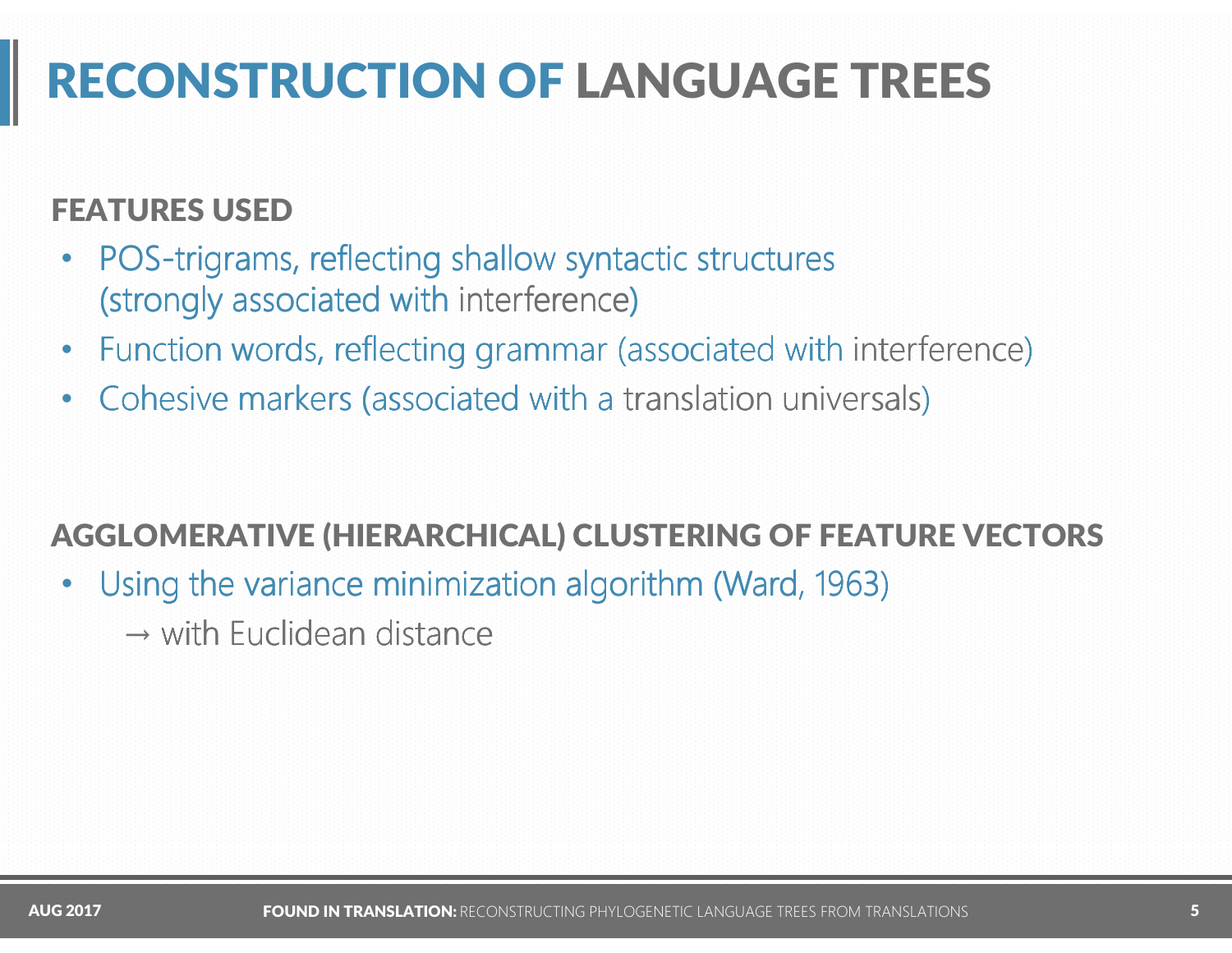### IDENTIFICATION OF TRANSLATIONESE AND ITS SOURCE LANGUAGE

ORIGINAL VS. TRANSLATED binary classification

| <b>Feature</b>        | <b>English translations</b> | $\blacksquare$ French translations |
|-----------------------|-----------------------------|------------------------------------|
| <b>POS-trigrams</b>   | 97.60                       | 98.40                              |
| <b>function words</b> | 96.45                       | 95.15                              |
| cohesive markers      | 86.50                       | 8525                               |

| <b>ENGLISH</b> translations (76.5%) |  |
|-------------------------------------|--|
|                                     |  |
|                                     |  |
|                                     |  |

#### **FRENCH** translations (48.9%)

| EN             |    | DE. | DA SV          |    | PT. | <b>ES FR</b> |         | П   | RO       | LT |    | PL SK CS |    |           | ΕN |    |     |    | sv | PТ             | FS |     |          |     |    |              | PL SK CS |    |                 |
|----------------|----|-----|----------------|----|-----|--------------|---------|-----|----------|----|----|----------|----|-----------|----|----|-----|----|----|----------------|----|-----|----------|-----|----|--------------|----------|----|-----------------|
| 84             |    |     |                |    |     |              |         |     |          |    |    |          |    | 1 EN      | 40 |    | 3   |    |    |                |    |     |          | 0   |    |              | 6        |    | 6 EN            |
| 6              | 66 | 13  | 2              | 8  | 0   |              | 3       | 0   |          | 0  | 0  |          |    | 0 NL      | 10 | 43 | 25  | 4  | 10 | 0              |    |     |          |     |    |              |          |    | 0 NI            |
| 2              | 16 | 71  | $\overline{2}$ | 2  | 0   | 3.           |         | o   |          |    |    | 0        |    | 0 DE      | 8  | 32 | -41 | 1  | 51 | $\overline{0}$ | 6  | з   |          | 0   |    |              |          |    | 0 DE            |
| 2              | 5  | 4   | 74             | 12 | 0   | 2            |         | o   |          |    |    |          |    | 0 DA      | 13 |    | 6   | 56 | 12 | 0              | 0  |     |          |     |    |              |          |    | 0 DA            |
| 4              |    |     | 13             |    |     | 0            |         |     |          |    |    |          |    | 0 SV      |    | 13 | 9   | 5  | 46 | 2              |    |     |          | 0   | 0  |              | 2        |    | 4 SV            |
| o              |    |     | 0              | 0  | 75  | 3.           |         |     |          |    | 0  | 3        |    | $2$ PT    | 3. | 0  |     | 0  |    |                |    |     | з        |     | 9  | 6            | 9        |    | 6 <sub>PT</sub> |
|                | 0  |     |                | 11 | 31  | 74           |         |     | 01       | 0  | 0  | 0        |    | 1 ES      |    |    |     | 0  | 31 | 31             | 54 |     | 15       | 0   | 0  | 2            | 3.       |    | 1 ES            |
| $\overline{2}$ | 6  |     | 0              | 1  |     |              | 4 15 57 | 10  | οI       | 0  |    | 0        |    | 0 FR      | 3  |    | 2   | 1  | 41 | $\mathbf{2}$   | 9  | -62 | -6       | 0   | 0  |              |          |    | 1 FR            |
| 3              | 0  |     | 0              | 01 | 13  | 4            | 12      | -63 | $\Omega$ | 0  |    | 0        |    | 1 IT      |    | 0  |     | 0  | 8  |                |    |     | 41       | ΩI  | 0  |              |          |    | 1 IT            |
| 0              |    | 0   | 0              |    |     |              |         | 0   | 96       |    |    |          |    | 0 RO      |    |    | o   | 0  | 01 |                | 0  | 0   |          | 751 |    |              | з.       |    | 0 RO            |
| 0              |    |     |                |    |     |              |         |     |          |    | 0  |          |    | 1 LT      |    | o  | Ω   |    |    |                | o  | 0   | $\Omega$ | 22  | 54 | $\mathbf{2}$ | 4        |    | <b>51LT</b>     |
| 0              |    |     | 0              |    |     | 0            |         | 0   | 01       | 21 | 80 | 6        |    | 4 PL      | ٩  |    | o   | 0  | 11 |                | 0  |     |          | 2   | 2  | 42.          | 14       |    | 'I PI           |
| $\overline{2}$ | 0  | 0   |                | 0  |     |              |         | 0   | οı       | 11 |    | 5 78     |    | $10$ SK   |    |    | 0   |    |    |                | 0  | 11  | -3       | 21  | 8  | -14          | -38      |    | ISK             |
| 1              |    |     |                |    |     | 0            |         | 0   |          | 0  |    | 3 1 3    | 73 | <b>CS</b> |    |    | 2   |    | 5  |                | o  |     |          | 21  | 6  |              | 15       | 37 | CS              |

#### **CONFUSION MATRIX** source-language classification(POS-trigrams)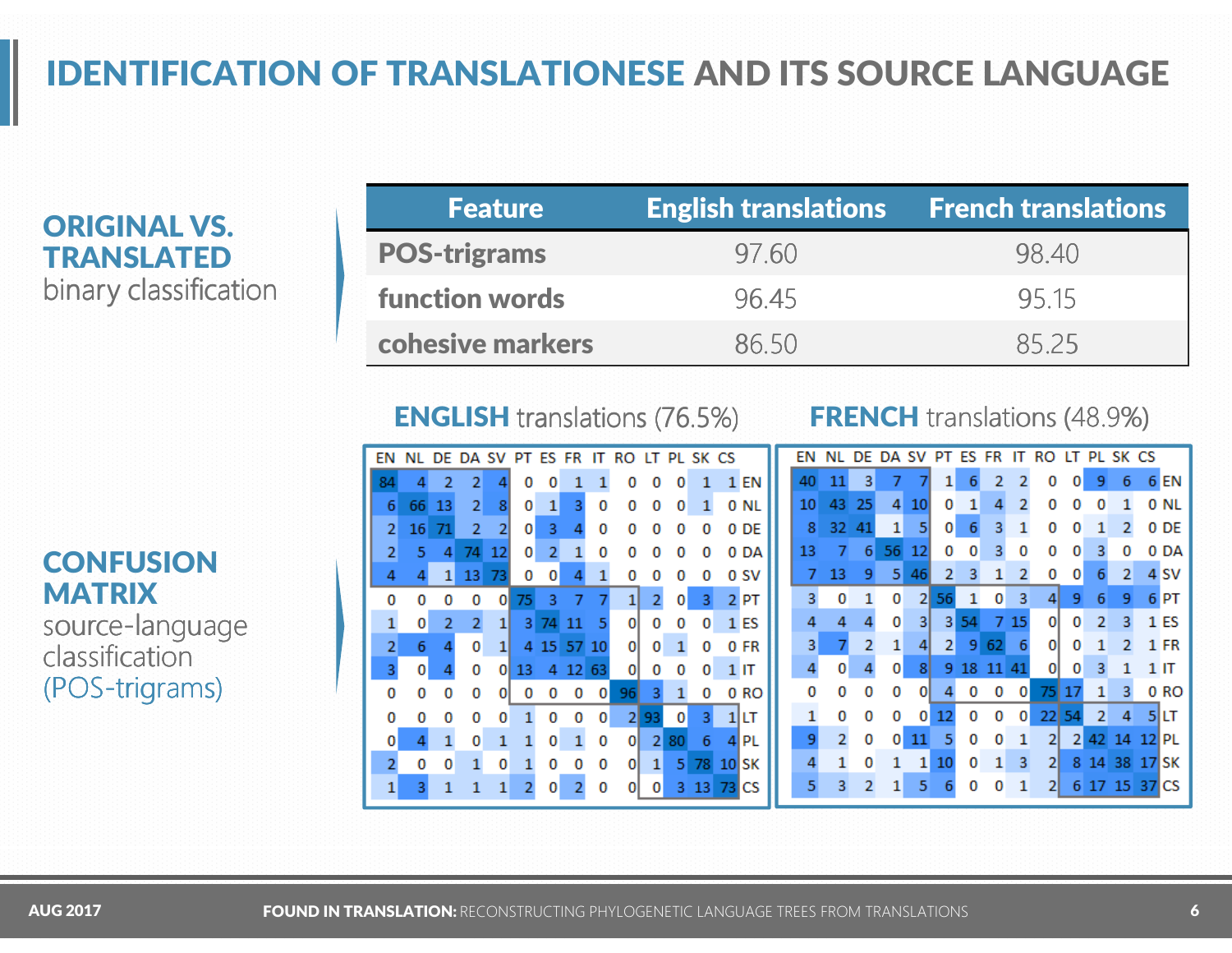### RECONSTRUCTION OF LANGUAGE TREES

#### Phylogenetic language trees generated with translated text (POS-trigrams)



Italian Spanish French German SwedishDutch Danish English Slovak LithuanianLatvian Bulgarian Romanian Slovenian PortuguesePolishCzech

**ENGLISH** translations

**FRENCH** translations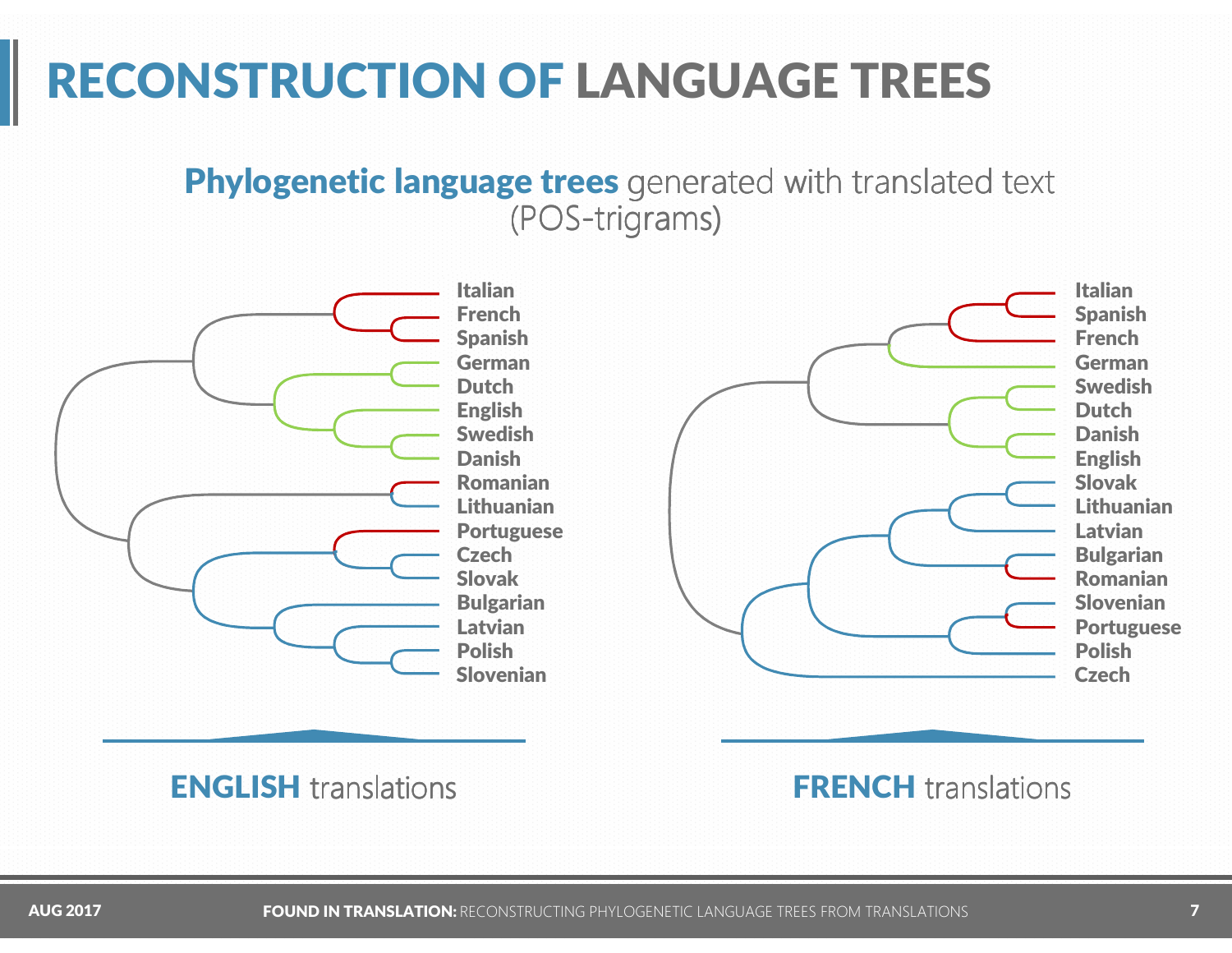# EVALUATION METHODOLOGY

# MEASURE SIMILARITY TO THE GOLD STANDARD

#### UNWEIGHTED EVALUATION(CLADORGRAM)

assessing only structural (topological) similarity

#### WEIGHTED EVALUATION(PHYLOGRAM)

assessing similarity based on both structure and branching length

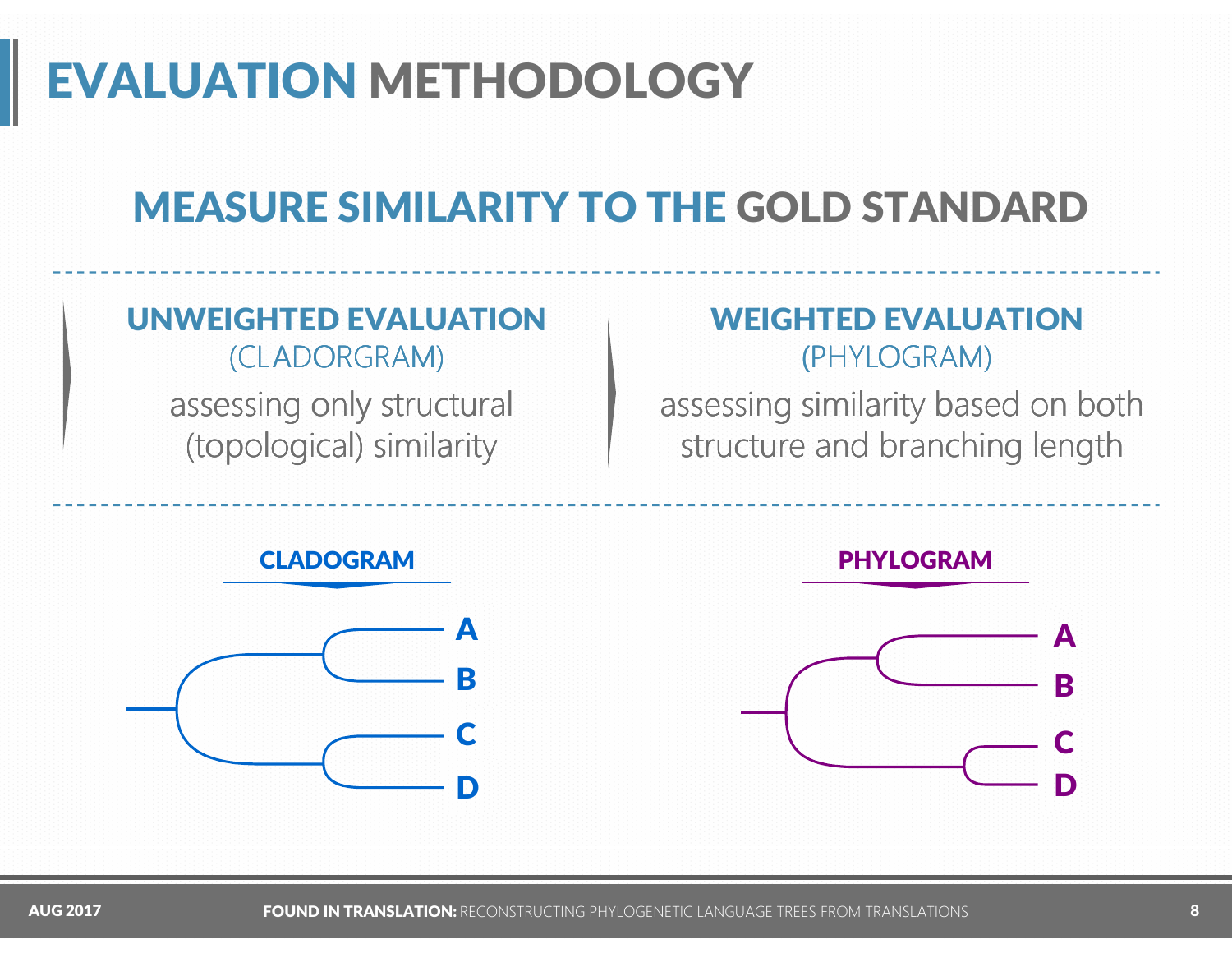# EVALUATION METHODOLOGY – CONT.

- $\bullet$ Adaptation of the L2-norm to leaf-pair distance
- •Suitable for both weighted and unweighted evaluation

$$
Dist(t, g) = \sum_{i, j \in [1..N]; i \neq j} (D_t(l_i, lj) - D_g(l_i, lj))^2
$$

- $g$  the gold tree
	- $-$  a tree subject to evaluation
- $D_t(I_i, I_i)$  distance between two leaves in a tree



t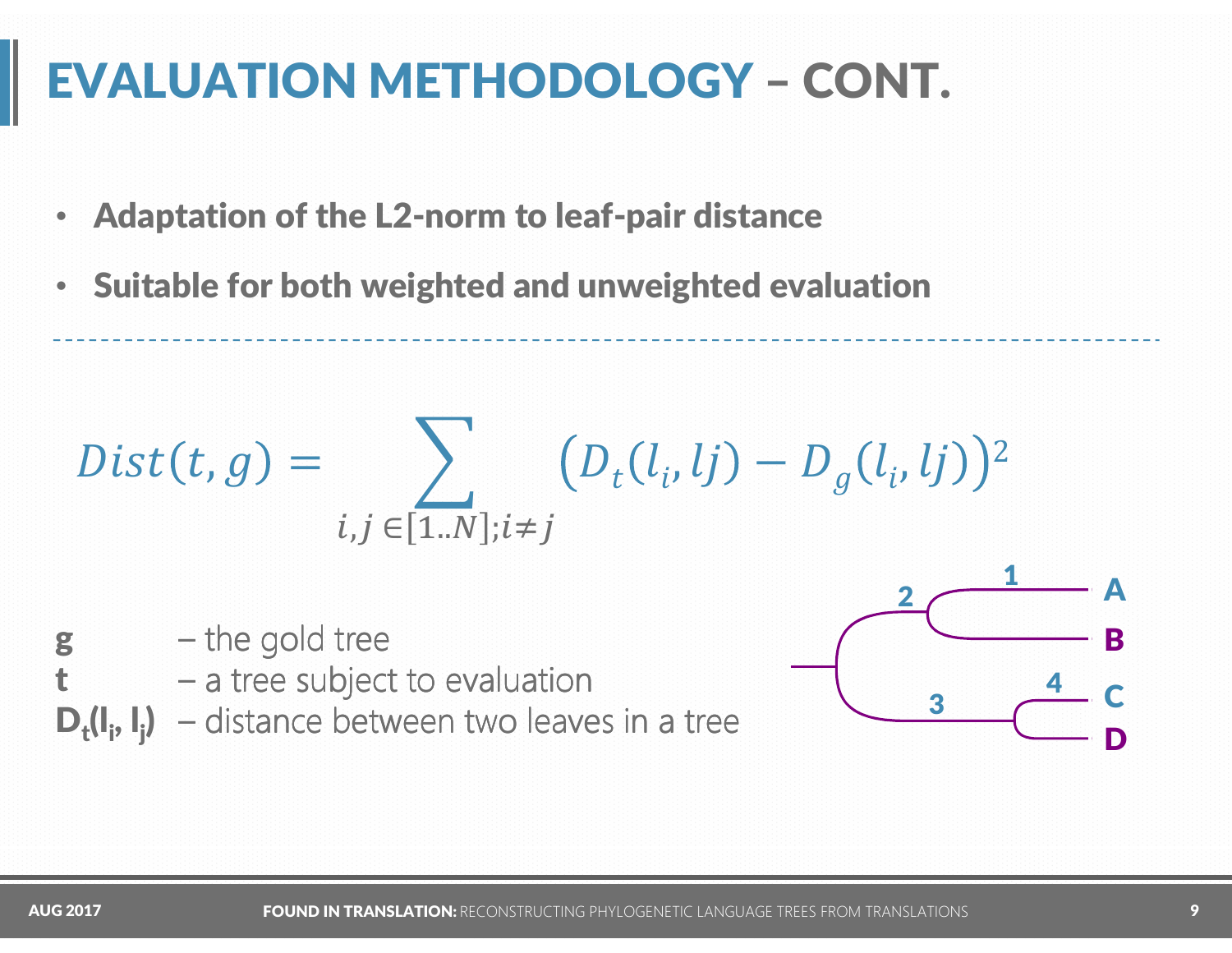#### DISTANCE OF A RECONSTRUCTED TREE FROM THE GOLD STANDARD

(using various feature sets)

| <b>UNWEIGHTED EVALUATION</b> |                |            |            |            | <b>WEIGHTED EVALUATION</b> |            |            |            |                  |  |  |
|------------------------------|----------------|------------|------------|------------|----------------------------|------------|------------|------------|------------------|--|--|
| target language              | <b>English</b> |            | French     |            | target language            | English    |            | French     |                  |  |  |
| feature                      | <b>AVG</b>     | <b>STD</b> | <b>AVG</b> | <b>STD</b> | feature                    | <b>AVG</b> | <b>STD</b> | <b>AVG</b> | <b>STD</b>       |  |  |
| <b>POS-trigrams + FW</b>     | .362           | .07        | .367       | .06        | <b>POS-trigrams + FW</b>   | .278       | .03        | .348       | .02              |  |  |
| <b>POS-trigrams</b>          | .353           | .06        | .399       | .08        | <b>POS-trigrams</b>        | .301       | .03        | .351       | .03              |  |  |
| <b>Function words</b>        | .429           | .07        | .450       | .08        | <b>Function words</b>      | .304       | .03        | .376       | .05              |  |  |
| <b>Cohesive markers</b>      | .626           | .16        | .678       | .14        | <b>Cohesive markers</b>    | .598       | .12        | .636       | .07              |  |  |
| <b>Random tree</b>           | .724           | .07        | .724       | .07        | <b>Random tree</b>         | .676       | .10        | .676       | .10 <sub>l</sub> |  |  |

trees built from **English** translations are systematically closer to the gold standard than trees built from translations into **French** (done via a third language)

the quality of trees increases for feature sets associated with **interference**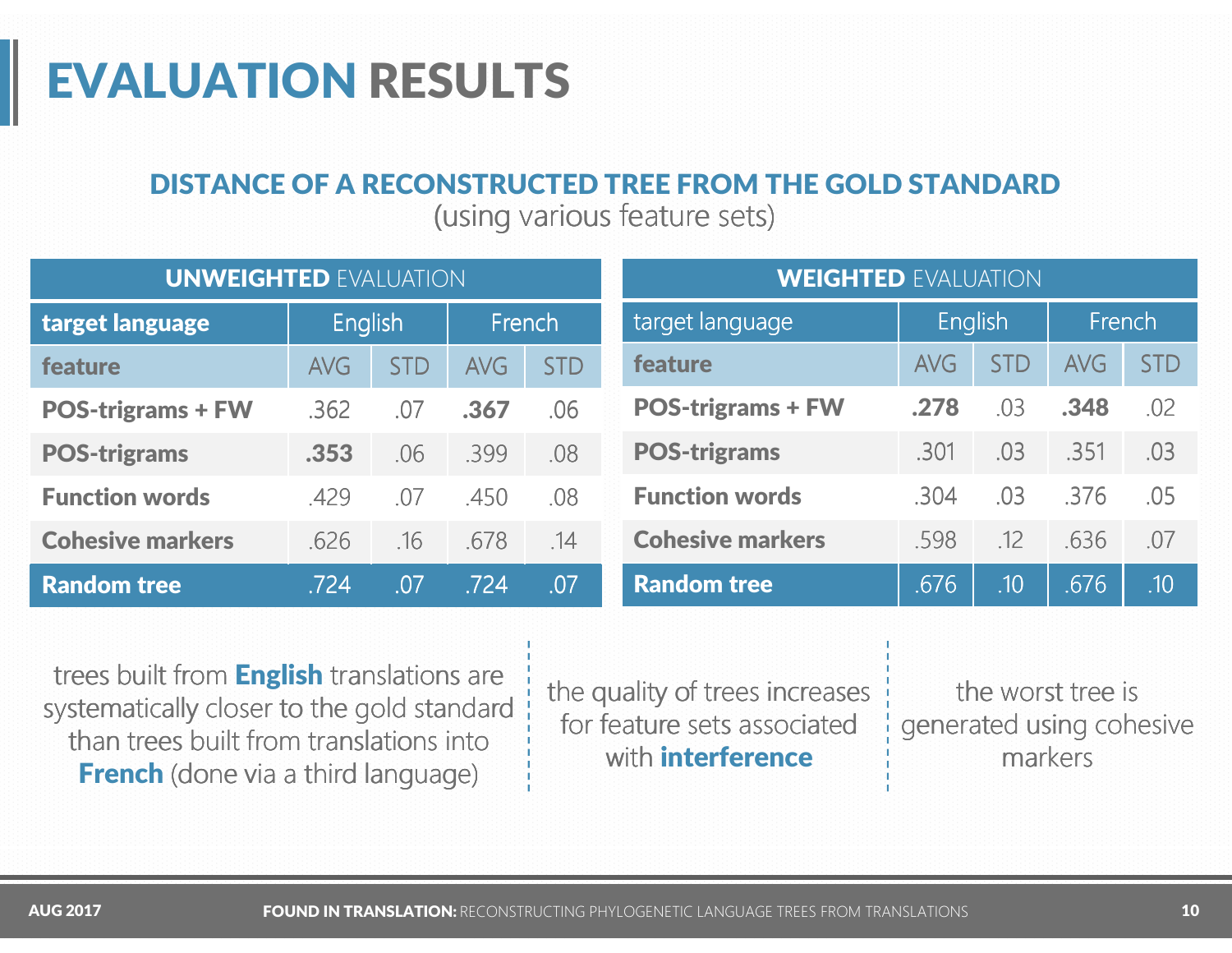#### DISTANCE OF A RECONSTRUCTED TREE FROM THE GOLD STANDARD

(using various feature sets)

| <b>UNWEIGHTED EVALUATION</b> |                |            |            |            | <b>WEIGHTED EVALUATION</b> |            |            |            |                  |  |  |
|------------------------------|----------------|------------|------------|------------|----------------------------|------------|------------|------------|------------------|--|--|
| target language              | <b>English</b> |            | French     |            | target language            | English    |            | French     |                  |  |  |
| feature                      | <b>AVG</b>     | <b>STD</b> | <b>AVG</b> | <b>STD</b> | feature                    | <b>AVG</b> | <b>STD</b> | <b>AVG</b> | <b>STD</b>       |  |  |
| <b>POS-trigrams + FW</b>     | .362           | .07        | .367       | .06        | <b>POS-trigrams + FW</b>   | .278       | .03        | .348       | .02              |  |  |
| <b>POS-trigrams</b>          | .353           | .06        | .399       | .08        | <b>POS-trigrams</b>        | .301       | .03        | .351       | .03              |  |  |
| <b>Function words</b>        | .429           | .07        | .450       | .08        | <b>Function words</b>      | .304       | .03        | .376       | .05              |  |  |
| <b>Cohesive markers</b>      | .626           | .16        | .678       | .14        | <b>Cohesive markers</b>    | .598       | .12        | .636       | .07              |  |  |
| <b>Random tree</b>           | .724           | .07        | .724       | .07        | <b>Random tree</b>         | .676       | .10        | .676       | .10 <sub>l</sub> |  |  |

trees built from **English** translations are systematically closer to the gold standard than trees built from translations into **French** (done via a third language)

the quality of trees increases for feature sets associated with **interference**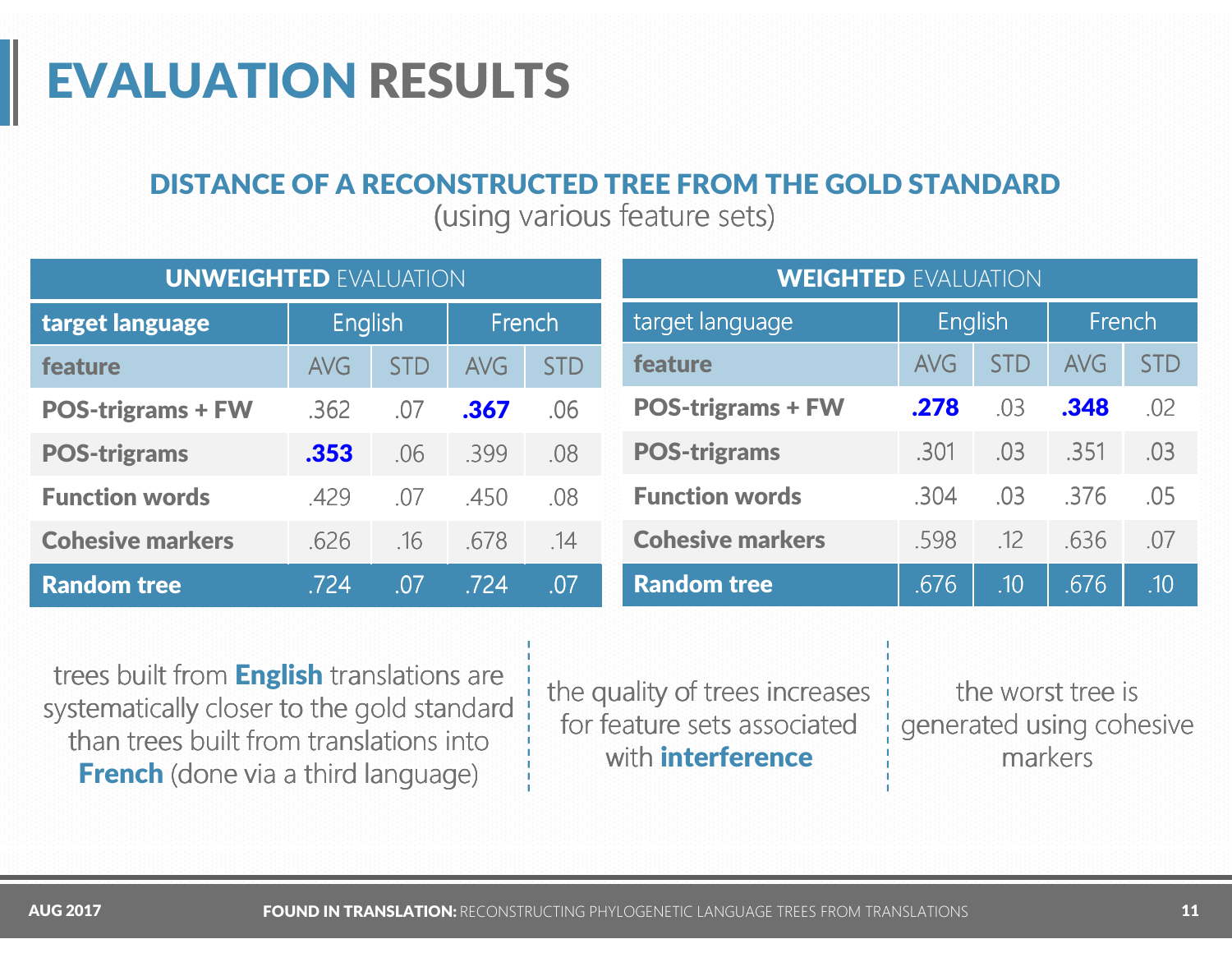#### DISTANCE OF A RECONSTRUCTED TREE FROM THE GOLD STANDARD

(using various feature sets)

| <b>UNWEIGHTED EVALUATION</b> |            |            |            | <b>WEIGHTED EVALUATION</b> |                          |            |            |            |                  |  |
|------------------------------|------------|------------|------------|----------------------------|--------------------------|------------|------------|------------|------------------|--|
| target language              | English    |            | French     |                            | target language          | English    |            | French     |                  |  |
| feature                      | <b>AVG</b> | <b>STD</b> | <b>AVG</b> | <b>STD</b>                 | feature                  | <b>AVG</b> | <b>STD</b> | <b>AVG</b> | <b>STD</b>       |  |
| <b>POS-trigrams + FW</b>     | .362       | .07        | .367       | .06                        | <b>POS-trigrams + FW</b> | .278       | .03        | .348       | .02              |  |
| <b>POS-trigrams</b>          | .353       | .06        | .399       | .08                        | <b>POS-trigrams</b>      | .301       | .03        | .351       | .03              |  |
| <b>Function words</b>        | .429       | .07        | .450       | .08                        | <b>Function words</b>    | .304       | .03        | .376       | .05              |  |
| <b>Cohesive markers</b>      | .626       | .16        | .678       | .14                        | <b>Cohesive markers</b>  | .598       | .12        | .636       | .07              |  |
| <b>Random tree</b>           | .724       | .07        | .724       | .07                        | <b>Random tree</b>       | .676       | .10        | .676       | .10 <sub>l</sub> |  |

trees built from **English** translations are systematically closer to the gold standard than trees built from translations into **French** (done via a third language)

the quality of trees increases for feature sets associated with **interference**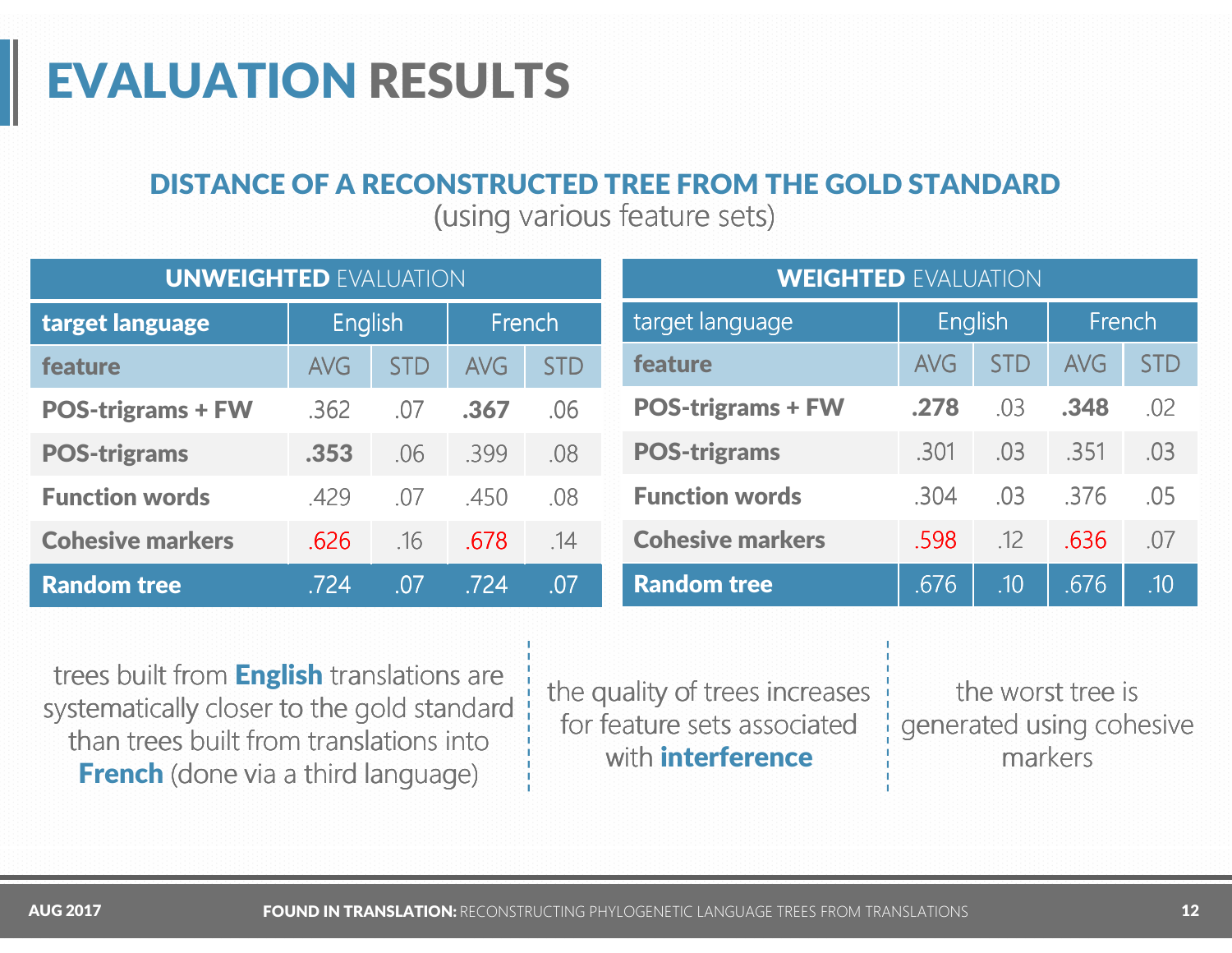#### DISTANCE OF A RECONSTRUCTED TREE FROM THE GOLD STANDARD

(using various feature sets)

| <b>UNWEIGHTED EVALUATION</b> |            |            |            | <b>WEIGHTED EVALUATION</b> |                          |            |                  |            |            |  |
|------------------------------|------------|------------|------------|----------------------------|--------------------------|------------|------------------|------------|------------|--|
| target language              | English    |            | French     |                            | target language          | English    |                  | French     |            |  |
| feature                      | <b>AVG</b> | <b>STD</b> | <b>AVG</b> | <b>STD</b>                 | feature                  | <b>AVG</b> | <b>STD</b>       | <b>AVG</b> | <b>STD</b> |  |
| <b>POS-trigrams + FW</b>     | .362       | .07        | .367       | .06                        | <b>POS-trigrams + FW</b> | .278       | .03              | .348       | .02        |  |
| <b>POS-trigrams</b>          | .353       | .06        | .399       | .08                        | <b>POS-trigrams</b>      | .301       | .03              | .351       | .03        |  |
| <b>Function words</b>        | .429       | .07        | .450       | .08                        | <b>Function words</b>    | .304       | .03              | .376       | .05        |  |
| <b>Cohesive markers</b>      | .626       | .16        | .678       | .14                        | <b>Cohesive markers</b>  | .598       | .12              | .636       | .07        |  |
| <b>Random tree</b>           | .724       | .07        | .724       | .07                        | <b>Random tree</b>       | .676       | .10 <sub>l</sub> | .676       | .10        |  |

trees built from **English** translations are systematically closer to the gold standard than trees built from translations into **French** (done via a third language)

the quality of trees increases for feature sets associated with **interference**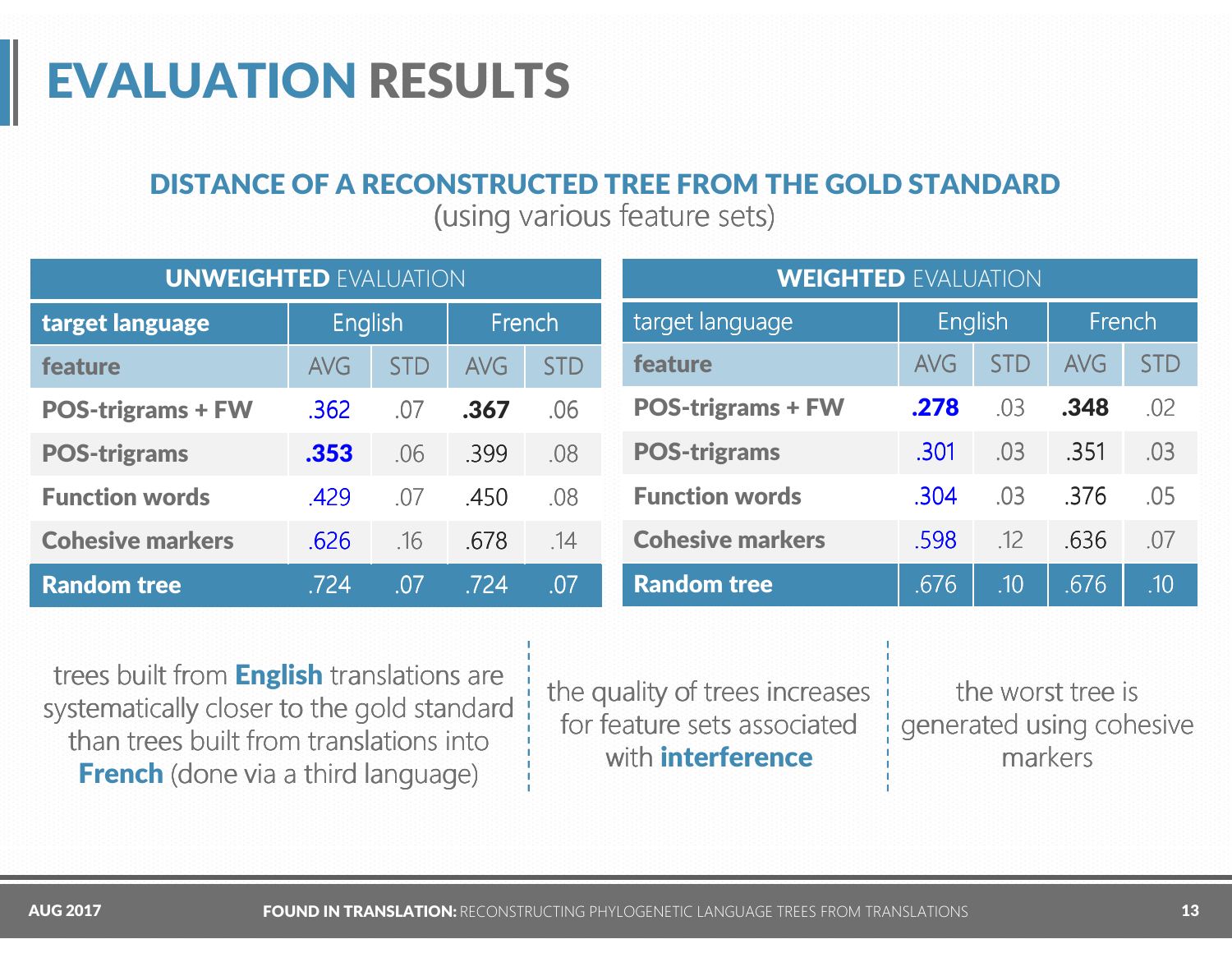## ANALYSIS

#### Articles

•• Indefinite ("a", "an") and definite ("the")

### Possessive constructions

- •With clitic 's ("the guest's room")
- •With a prepositional phrase containing "of" ("the room of the quest")
- •With noun compounds ("guest room")

### Verb-particle constructions

• Verbs that combine with a particle to create a new meaning (MWEs), e.g., "turn down", "get over"

#### Tense and aspect

• With the auxiliary verbs "have" (present) or "be" (progressive), e.g., "have done", "was going"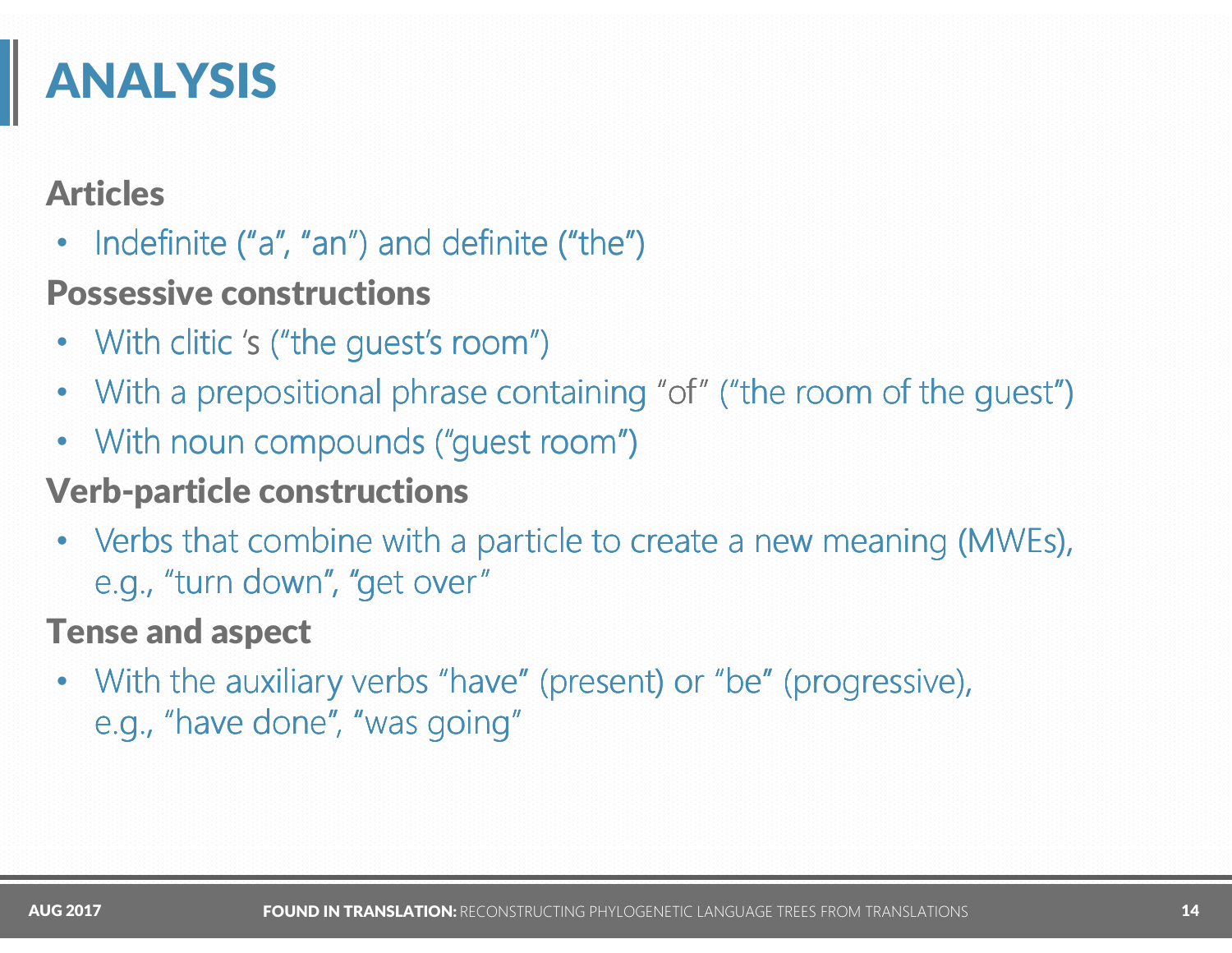# ANALYSIS – CONT.

FREQUENCIES reflecting various linguistic phenomena in English translations

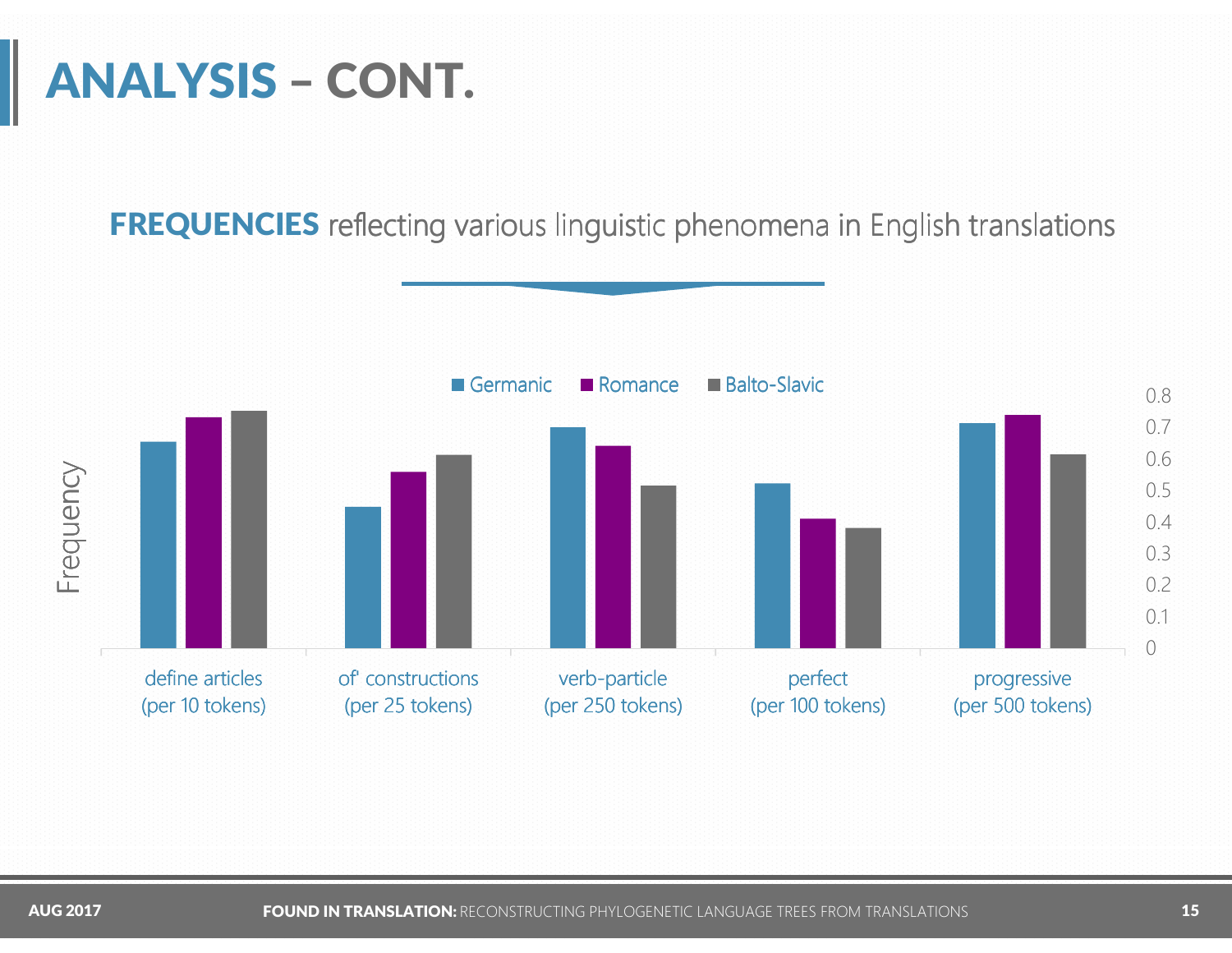### **SUMMARY**

#### Translation does not distorts the original text randomly

<sup>A</sup> phylogenetic language tree can be reconstructed from monolingual texts translated from various languages

Features associated with interference (POS-ngrams, FWs) yield more accurate phylogenetic language trees

Translations impact the evolution of languages

•It is estimated that for certain languages up to 30% of published texts are mediated through translations (Pym and Chrupała, 2005)

Are translations likely to play a role in language change?